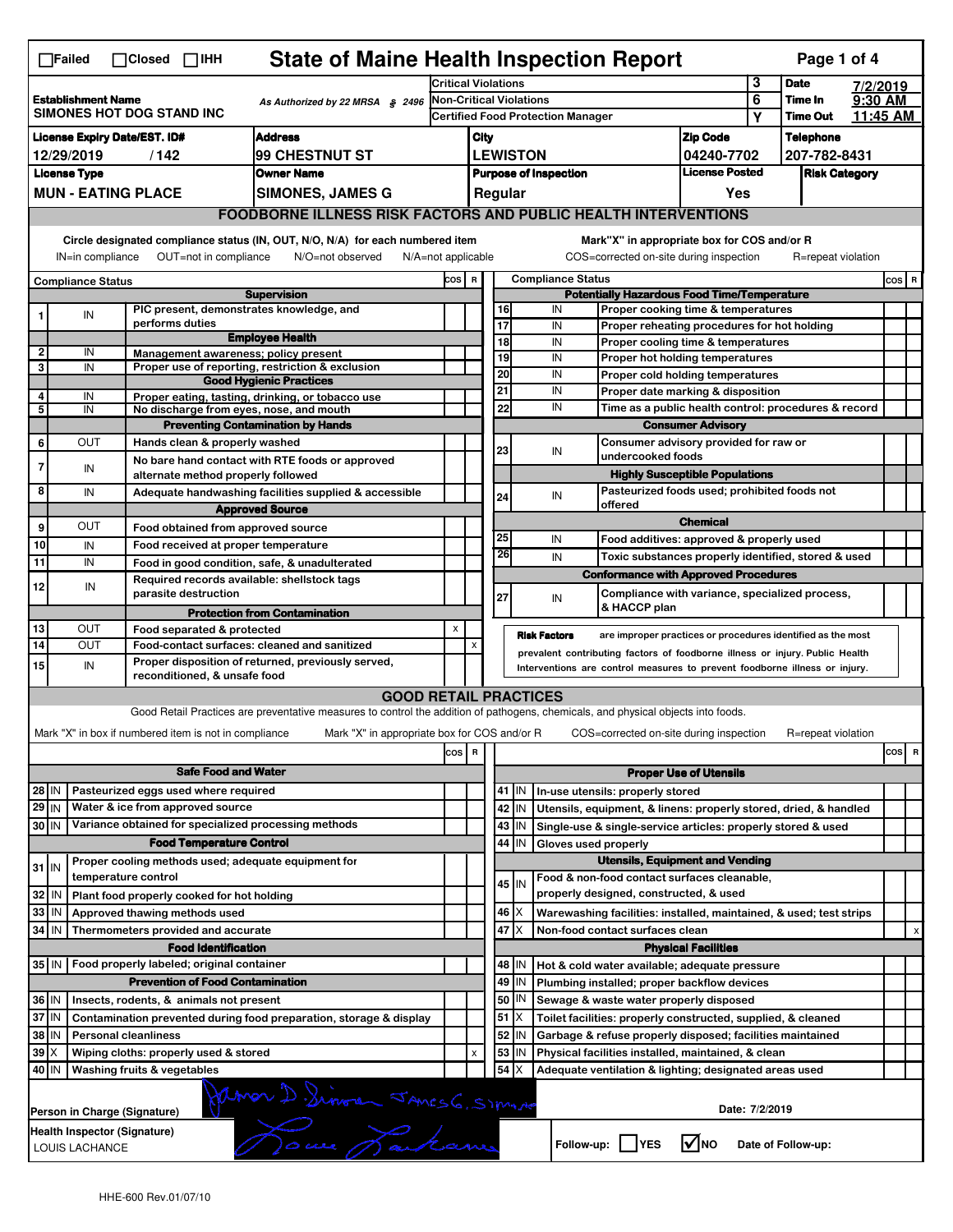|                                                                                        | Page 2 of 4        |                            |                                 |                                 |              |  |                               |                                  |  |  |
|----------------------------------------------------------------------------------------|--------------------|----------------------------|---------------------------------|---------------------------------|--------------|--|-------------------------------|----------------------------------|--|--|
| <b>Establishment Name</b>                                                              |                    |                            | As Authorized by 22 MRSA § 2496 |                                 |              |  | 7/2/2019<br><b>Date</b>       |                                  |  |  |
| SIMONES HOT DOG STAND INC                                                              |                    |                            |                                 |                                 |              |  |                               |                                  |  |  |
| License Expiry Date/EST. ID#<br><b>Address</b><br>99 CHESTNUT ST<br>12/29/2019<br>/142 |                    |                            |                                 | City / State<br><b>LEWISTON</b> | /ME          |  | <b>Zip Code</b><br>04240-7702 | <b>Telephone</b><br>207-782-8431 |  |  |
| <b>Temperature Observations</b>                                                        |                    |                            |                                 |                                 |              |  |                               |                                  |  |  |
| Location                                                                               | <b>Temperature</b> |                            |                                 |                                 | <b>Notes</b> |  |                               |                                  |  |  |
| Sausage link                                                                           | $180*$             | Plated for service         |                                 |                                 |              |  |                               |                                  |  |  |
| Chlorine solution                                                                      | 50-99 ppm          | Sanitizer bucket           |                                 |                                 |              |  |                               |                                  |  |  |
| Lobster salad                                                                          | $38*$              | Sandwich reach in (bottom) |                                 |                                 |              |  |                               |                                  |  |  |
| Chili                                                                                  | $37*$              | Whirlpool refrigerator     |                                 |                                 |              |  |                               |                                  |  |  |
| Potato                                                                                 | $62*$              | Cooling process            |                                 |                                 |              |  |                               |                                  |  |  |
| Ham                                                                                    | $37*$              | Sandwich reach in (top)    |                                 |                                 |              |  |                               |                                  |  |  |

| Chili      | $140*$ | Hot holding                 |
|------------|--------|-----------------------------|
| Sauerkraut | $41*$  | Kenmore 2 door refrigerator |
| Water      | $113*$ | 3 bay sink                  |
| Creamer    | $40*$  | 2 door pepsi cooler         |
| Water      | $106*$ | Handwash station            |

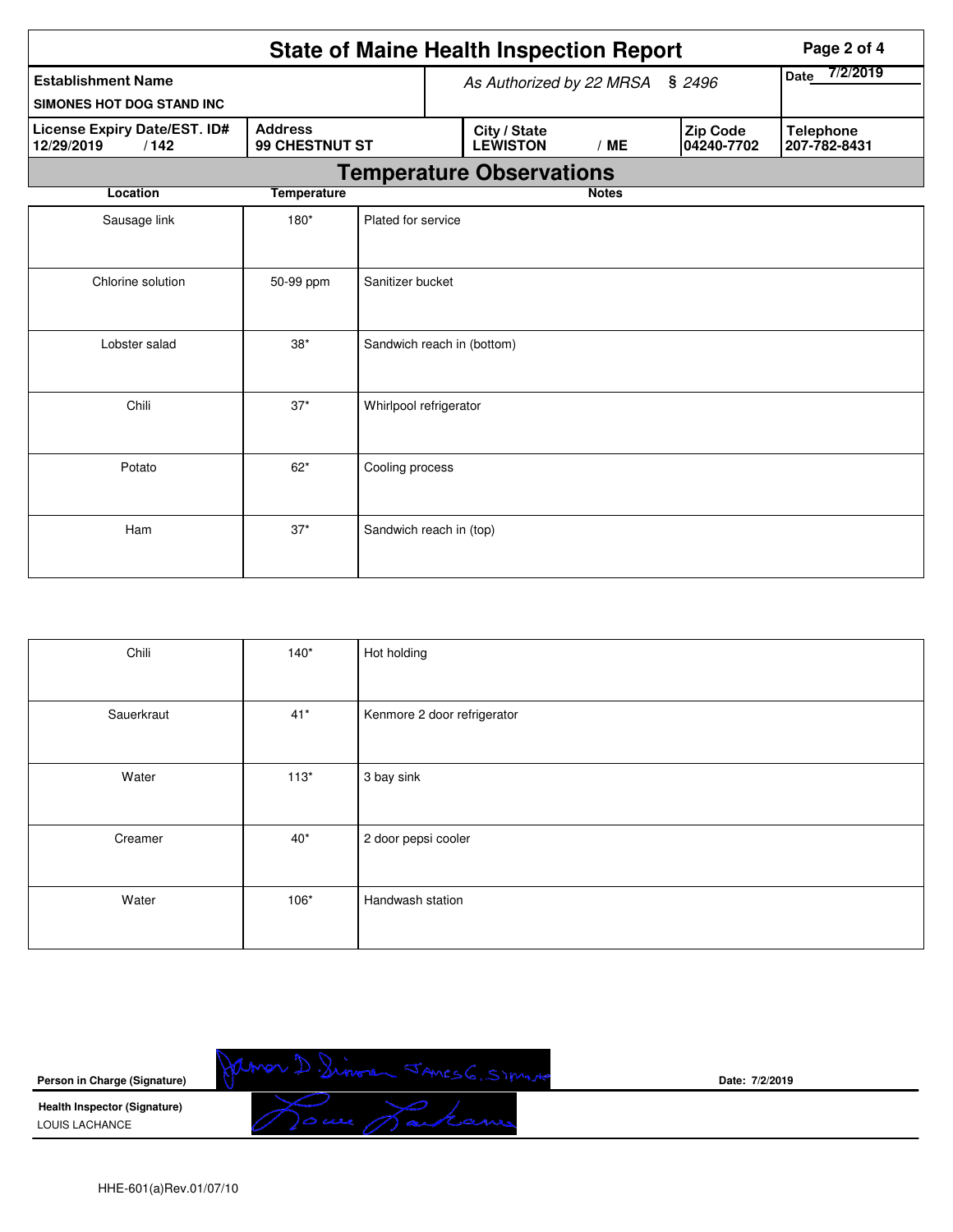|                                                                                                                                                                             | Page 3 of 4                      |                                 |    |                               |                         |  |  |  |  |  |  |
|-----------------------------------------------------------------------------------------------------------------------------------------------------------------------------|----------------------------------|---------------------------------|----|-------------------------------|-------------------------|--|--|--|--|--|--|
| <b>Establishment Name</b>                                                                                                                                                   |                                  |                                 |    |                               | 7/2/2019<br><b>Date</b> |  |  |  |  |  |  |
| SIMONES HOT DOG STAND INC                                                                                                                                                   |                                  |                                 |    |                               |                         |  |  |  |  |  |  |
| License Expiry Date/EST. ID#<br>12/29/2019<br>/142                                                                                                                          | <b>Address</b><br>99 CHESTNUT ST | City / State<br><b>LEWISTON</b> | ME | <b>Zip Code</b><br>04240-7702 |                         |  |  |  |  |  |  |
| <b>Observations and Corrective Actions</b>                                                                                                                                  |                                  |                                 |    |                               |                         |  |  |  |  |  |  |
| Violations cited in this report must be corrected within the time frames below, or as stated in sections<br>8-405.11 and 8-406.11 of the Food Code                          |                                  |                                 |    |                               |                         |  |  |  |  |  |  |
| 6: 2-301.14: C: Food employees are not cleaning their hands and exposed portions of their arms as required.                                                                 |                                  |                                 |    |                               |                         |  |  |  |  |  |  |
| INSPECTOR NOTES: Food worker handling raw shell eggs without changing gloves and washing hands before changing task as required.                                            |                                  |                                 |    |                               |                         |  |  |  |  |  |  |
| 9: 3-201.11.(B): C: Food prepared in a private home is being used or offered for human consumption.                                                                         |                                  |                                 |    |                               |                         |  |  |  |  |  |  |
| INSPECTOR NOTES: Owners are making confections at home and selling them at restaurant. Home prepared items from an unlicensed facility are not<br>approved to sell in store |                                  |                                 |    |                               |                         |  |  |  |  |  |  |
| 13: 3-302.11.(A).(1).(A): N: Raw Ready-to-Eat food not protected from cross contamination from raw animal foods during storage, preparation, holding,<br>or display.        |                                  |                                 |    |                               |                         |  |  |  |  |  |  |
| INSPECTOR NOTES: Raw ground beef patties held over RTE foods. Raw items must be stored below RTE foods. *COS                                                                |                                  |                                 |    |                               |                         |  |  |  |  |  |  |
| 14: 4-601.11.(A): C: Equipment food-contact surfaces and utensils are not clean to sight and touch.                                                                         |                                  |                                 |    |                               |                         |  |  |  |  |  |  |
| INSPECTOR NOTES: **REPEAT** French Fry cutter, inside surface of hot dog steamer unclean. Clean all food contact surfaces after use and more<br>frequently.                 |                                  |                                 |    |                               |                         |  |  |  |  |  |  |
| 39: 3-304.14.(B).(1): N: Wiping cloths used for wiping counters and other equipment surfaces not held between uses in a chemical sanitizer.                                 |                                  |                                 |    |                               |                         |  |  |  |  |  |  |
| INSPECTOR NOTES: **REPEAT** Used wiping cloths held outside of bleach solution found at multiple locations. Wiping towels must be held in<br>sanitizing solution.           |                                  |                                 |    |                               |                         |  |  |  |  |  |  |
| 46: 4-302.14: N: No chemical test kit available.                                                                                                                            |                                  |                                 |    |                               |                         |  |  |  |  |  |  |
| INSPECTOR NOTES: Test strips do not have ppm chart to effectively determine sanitizer strength. Purchace new kits.                                                          |                                  |                                 |    |                               |                         |  |  |  |  |  |  |
| 47: 4-602.13: N: Non-food contact surfaces are not cleaned at a frequency necessary to preclude accumulation of soil residues.                                              |                                  |                                 |    |                               |                         |  |  |  |  |  |  |
| INSPECTOR NOTES: Potato shelf, inside of deli reach in cooler unclean. Clean and sanitize more often.                                                                       |                                  |                                 |    |                               |                         |  |  |  |  |  |  |
| 51: 6-202.14: N: Toilet room not enclosed, with a self closing, tight fitting door.                                                                                         |                                  |                                 |    |                               |                         |  |  |  |  |  |  |
| INSPECTOR NOTES: Restroom door not self closing. Install equipment to achieve self closing, tight fitting door.                                                             |                                  |                                 |    |                               |                         |  |  |  |  |  |  |
| 54: 6-501.14.(A): N: Ventilation not clean.                                                                                                                                 |                                  |                                 |    |                               |                         |  |  |  |  |  |  |
| INSPECTOR NOTES: **REPEAT** Ventilation above grill has a build up of dust/grease. Hire 3rd party hood cleaning system to professionally clean<br>biannually.               |                                  |                                 |    |                               |                         |  |  |  |  |  |  |
|                                                                                                                                                                             |                                  |                                 |    |                               |                         |  |  |  |  |  |  |
|                                                                                                                                                                             |                                  |                                 |    |                               |                         |  |  |  |  |  |  |
|                                                                                                                                                                             |                                  |                                 |    |                               |                         |  |  |  |  |  |  |
| Person in Charge (Signature)                                                                                                                                                | mor D. Sinore JAMESG, SIMMO      |                                 |    | Date: 7/2/2019                |                         |  |  |  |  |  |  |
| <b>Health Inspector (Signature)</b><br>LOUIS LACHANCE                                                                                                                       |                                  |                                 |    |                               |                         |  |  |  |  |  |  |